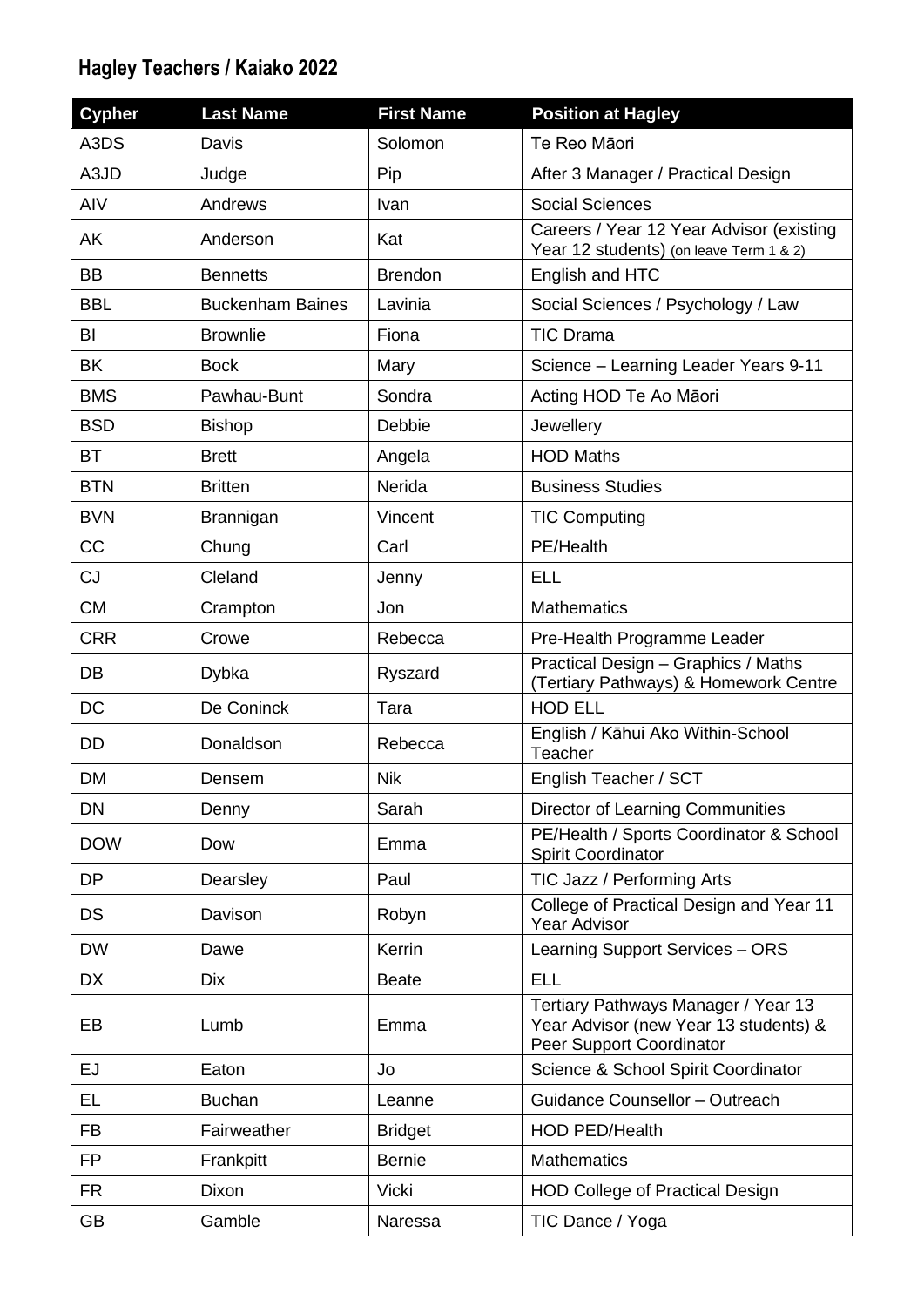| GO         | Gorton         | Andy         | Director of ICT and Infrastructure<br>Strategy                                                                   |
|------------|----------------|--------------|------------------------------------------------------------------------------------------------------------------|
| GT         | Gilchrist      | Michael      | <b>HOD Guidance</b>                                                                                              |
| HG         | Hegarty        | lan          | Learning Support - Targeted Learning<br>Lead Teacher                                                             |
| <b>HHA</b> | Holmes         | Anna         | PE/Health & Leadership Lab (on leave)                                                                            |
| <b>HLU</b> | Holland        | Lucy         | <b>HOD Art</b>                                                                                                   |
| <b>HLY</b> | Hall           | Yvonne       | Jewellery                                                                                                        |
| <b>HNB</b> | Henare         | <b>Betty</b> | Te Reo Māori                                                                                                     |
| <b>HNC</b> | Horne          | Catherine    | <b>Student Systems Manager</b>                                                                                   |
| <b>HSC</b> | Hughes-Currie  | Rosa         | Science / Kāhui Ako Within-School<br>Teacher                                                                     |
| <b>HTR</b> | Hutterd        | Rob          | Outdoor Ed                                                                                                       |
| <b>HWJ</b> | Heyward-Judd   | Carolyn      | <b>Guidance Counsellor</b>                                                                                       |
| <b>HYS</b> | Hayes          | Sally        | Science / Kāhui Ako Within-School<br>Teacher                                                                     |
| ID         | Idamegedara    | Nadeeka      | Mathematics/Assistant to HOD Maths -<br><b>NCEA</b>                                                              |
| <b>INF</b> | Fogden-Smith   | <b>Nicky</b> | <b>Director Forte ITM</b>                                                                                        |
| IR.        | <b>Russell</b> | Illa         | Guidance / Attendance & Wellbeing<br>Administrator                                                               |
| <b>JE</b>  | Jakes          | Dan          | PED & Outdoor Ed - TIC 12Hauora / E-<br>Learning                                                                 |
| JI         | Holden         | Jenni        | Deputy Principal                                                                                                 |
| JL         | Lambert        | Jasmine      | <b>Acting Senior Leader / Bicultural</b><br>Leadership / English / Kāhui Ako Across-<br><b>Community Teacher</b> |
| <b>JN</b>  | Jones          | Todd         | <b>Performing Arts</b>                                                                                           |
| <b>JSY</b> | Jung           | Susan        | <b>Performing Arts</b>                                                                                           |
| KG         | King           | Celia        | <b>ECE and Social Science</b>                                                                                    |
| KI         | <b>Kirk</b>    | Margaret     | <b>ELL</b>                                                                                                       |
| KL         | Keating        | Lisa         | Mathematics/Assistant to HOD Maths -<br><b>Junior Maths</b>                                                      |
| KM         | Kaur           | Manpreet     | Mathematics / Digitech                                                                                           |
| KN         | Campbell       | Leanne       | ELL / After 3 French                                                                                             |
| <b>KWD</b> | Woods          | Duncan       | Kāhui Ako Leader                                                                                                 |
| <b>LDA</b> | Leckie         | Dale         | Science - Physics                                                                                                |
| <b>LLM</b> | Lallemant      | Megane       | Art                                                                                                              |
| <b>LNC</b> | Lane           | Chloe        | Writers' Institute                                                                                               |
| <b>LS</b>  | Cowie          | Lesley       | ELL / Adolescent ELL Advisor / Kāhui<br>Ako Within-School Teacher                                                |
| LZ         | <b>McNeill</b> | Liz          | English / Tertiary Pathways                                                                                      |
| <b>MAH</b> | Mahuta         | Te Arohanui  | PE/Health (on leave)                                                                                             |
| <b>MDL</b> | MacDonald      | Lizzie       | Social Science                                                                                                   |
| ME         | Milner         | Naomi        | <b>TIC Film</b>                                                                                                  |
| MK         | <b>Mark</b>    | Graeme       | <b>Mathematics</b>                                                                                               |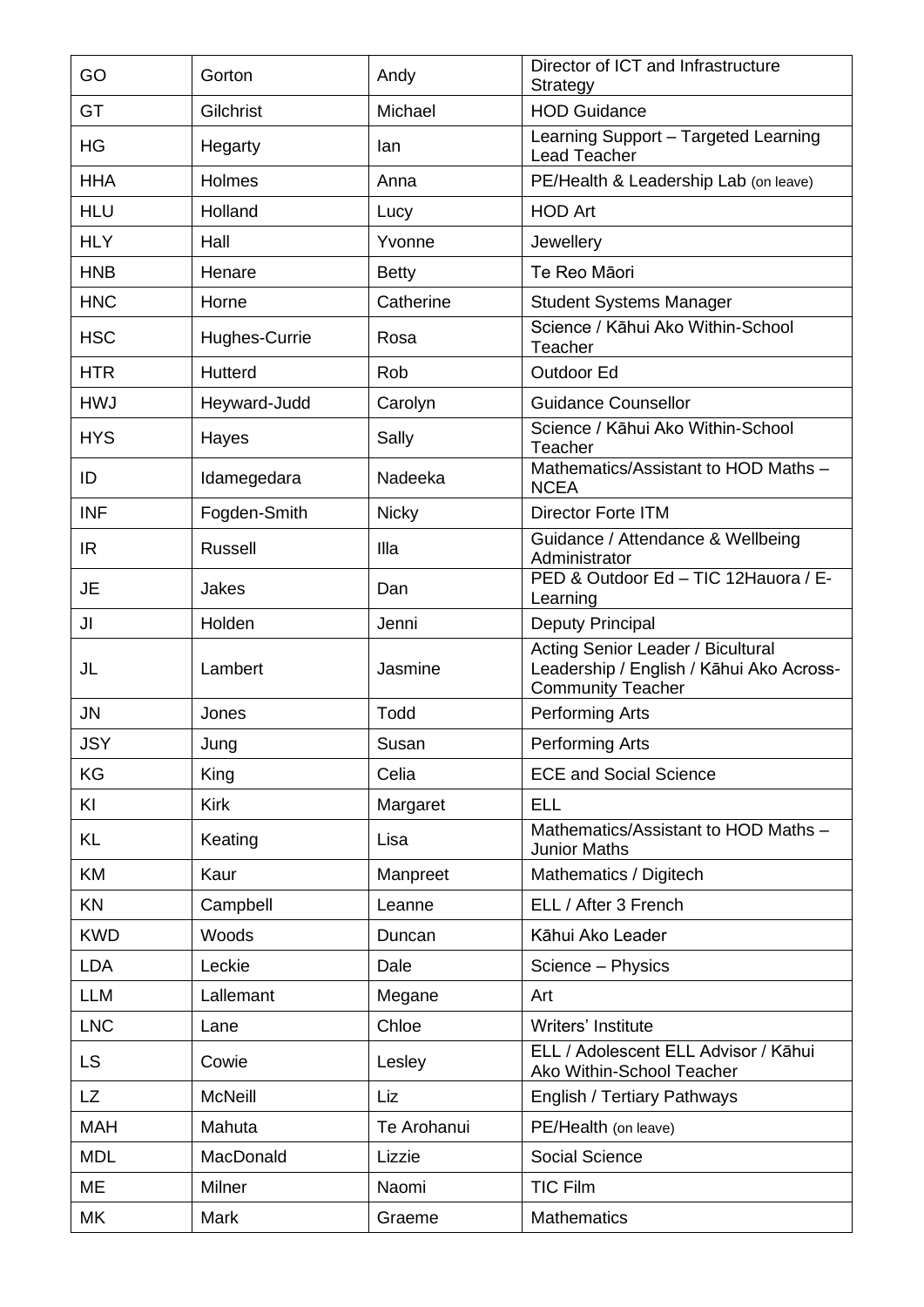| <b>MKT</b> | McIntyre-Kohinga | <b>Tia-Raumati</b> | Te Reo Māori                                                                                       |
|------------|------------------|--------------------|----------------------------------------------------------------------------------------------------|
| <b>MLR</b> | McLeod           | Rebecca            | Art                                                                                                |
| <b>MP</b>  | Pettet           | Monique            | <b>Social Science</b>                                                                              |
| MT         | Murphy           | Tracy              | <b>Learning Support Services Manager</b>                                                           |
| <b>MX</b>  | <b>Mattox</b>    | Cameron            | <b>HOD Performing Arts</b>                                                                         |
| <b>OB</b>  | O'Regan          | <b>Bryanna</b>     | Ko Taku Reo - Provision Lead                                                                       |
| ON         | O'Sullivan       | Jenny              | <b>ECE / Practical Design</b>                                                                      |
| <b>OX</b>  | Oxenbridge       | Faith              | Writers' Institute - Acting Director                                                               |
| PC         | Patalano         | Chris              | PE/Health/Outdoor Ed and Year 13 Year<br>Advisor (existing Year 13 students)                       |
| <b>PDS</b> | Parder           | Sarah              | Learning Support Services / Year 9 Year<br>Advisor                                                 |
| <b>PI</b>  | Pilkington       | Clint              | <b>Head of Sport</b>                                                                               |
| <b>PJW</b> | Wright           | Jocelyn            | Director Hagley Preschool / ECE Day<br>School / Kāhui Ako Across-Community<br>Teacher              |
| <b>PM</b>  | Pilkington       | Maria              | Tourism / Social Science                                                                           |
| <b>PS</b>  | Purvis           | Simon              | <b>ELL</b>                                                                                         |
| <b>PW</b>  | Powick           | Colin              | <b>Hard Materials Technology</b>                                                                   |
| <b>PWB</b> | Williamson       | <b>Bee</b>         | Preschool - Assistant Director                                                                     |
| <b>PZ</b>  | Preston          | Zoe                | Science - Biology                                                                                  |
| <b>RC</b>  | <b>Rich</b>      | Melanie            | PED/Health and Year 12 Year Advisor<br>(new Year 12 students plus existing<br>students Term 1 & 2) |
| <b>RH</b>  | <b>Richards</b>  | Suhaylah           | Mathematics / Science / Homework<br>Centre                                                         |
| <b>RK</b>  | Rakich           | Chantelle          | Te Reo Māori & Kapa Haka / Kāhui Ako<br>Within-School Teacher                                      |
| <b>RS</b>  | <b>Roberts</b>   | Kevin              | <b>TIC Music</b>                                                                                   |
| <b>RVA</b> | Van Arendonk     | Ruth               | English                                                                                            |
| <b>RW</b>  | Milburn          | Rowan              | Principal                                                                                          |
| <b>RY</b>  | Ryan             | <b>Trish</b>       | <b>ELL</b>                                                                                         |
| <b>SC</b>  | Searle           | Ciaran             | English / E-Learning                                                                               |
| <b>SCR</b> | Smith            | Chris              | Te Reo Māori (on leave)                                                                            |
| SG         | Stribling        | Marie              | Deputy Principal                                                                                   |
| <b>SJS</b> | Smale-Jackson    | Sienna             | English                                                                                            |
| <b>SK</b>  | <b>Stokes</b>    | Regan              | HOD Te Ao Māori / Bicultural Advisor<br>(study leave)                                              |
| <b>SMC</b> | Smith            | Clyde              | <b>ELL</b>                                                                                         |
| <b>SMR</b> | Smart            | Ronnie             | Writers' Institute                                                                                 |
| <b>SMW</b> | Smit             | Will               | PE/Health                                                                                          |
| <b>SR</b>  | Schonberger      | Rachael            | Drama / Music / Theatre Co                                                                         |
| <b>SRM</b> | Swain-Rogatski   | Marc               | <b>ELL</b>                                                                                         |
| <b>SSK</b> | <b>Smithers</b>  | Sakura             | Social Sciences / Geography                                                                        |
| <b>STA</b> | <b>Stuart</b>    | Alex               | PE/Health                                                                                          |